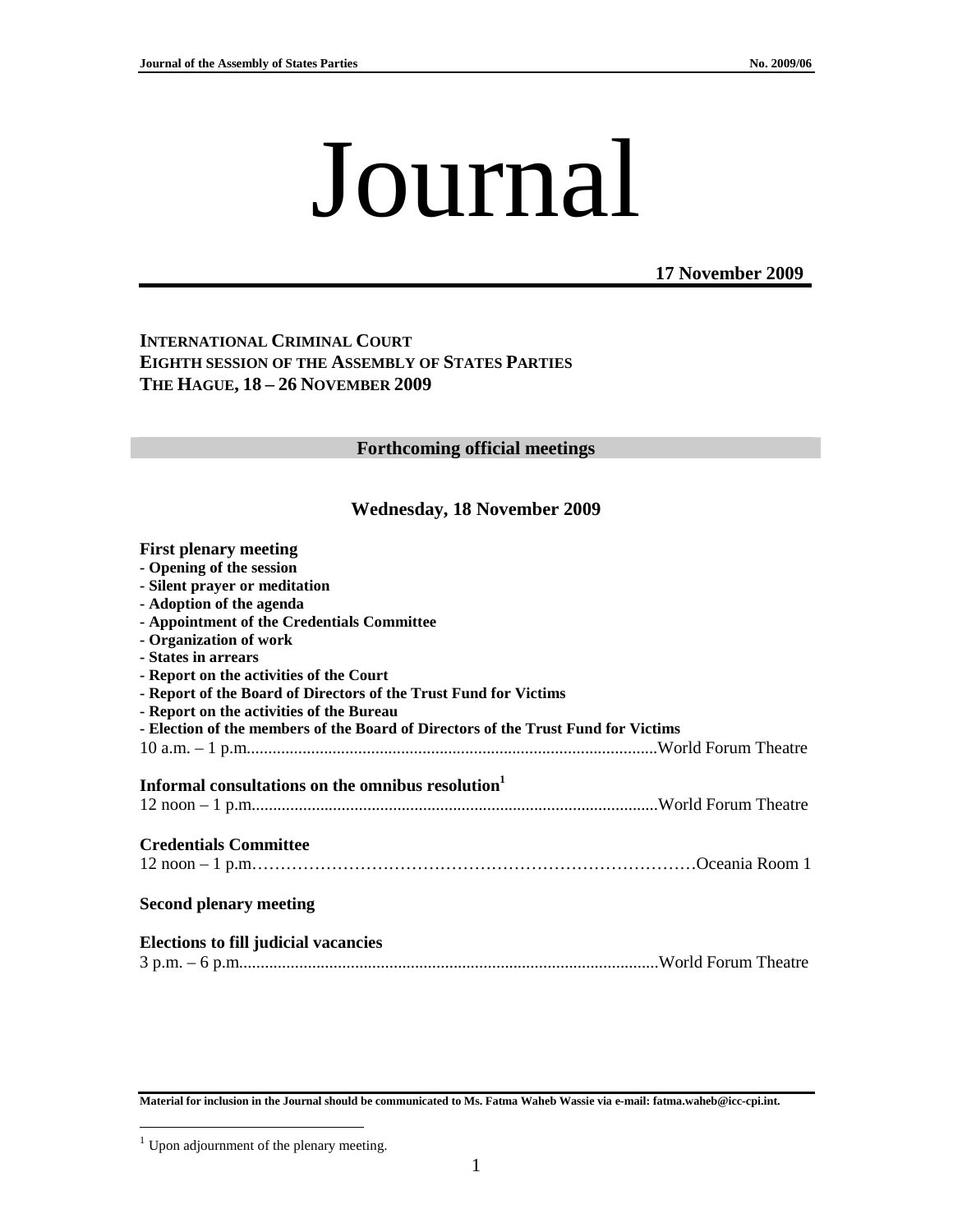# **Thursday, 19 November 2009**

## **Third plenary meeting**

| <b>General Debate</b>                                                                                                                                   |  |
|---------------------------------------------------------------------------------------------------------------------------------------------------------|--|
| <b>Fourth plenary meeting</b>                                                                                                                           |  |
| <b>General Debate</b>                                                                                                                                   |  |
| Friday, 20 November 2009                                                                                                                                |  |
| <b>Fifth plenary meeting</b>                                                                                                                            |  |
| <b>General Debate</b>                                                                                                                                   |  |
| Consideration of the budget: Presentations by the Registrar of the International Criminal<br>Court and the Chair of the Committee on Budget and Finance |  |
| <b>Working Group on the Review Conference</b>                                                                                                           |  |
| <b>Working Group on the budget</b>                                                                                                                      |  |
| <b>Saturday, 21 November 2009</b>                                                                                                                       |  |
| <b>Working Group on the Review Conference</b>                                                                                                           |  |
| <b>Informal consultations on cooperation</b>                                                                                                            |  |

| Working Group on the budget |  |
|-----------------------------|--|

## **Working Group on the Review Conference**

|--|--|--|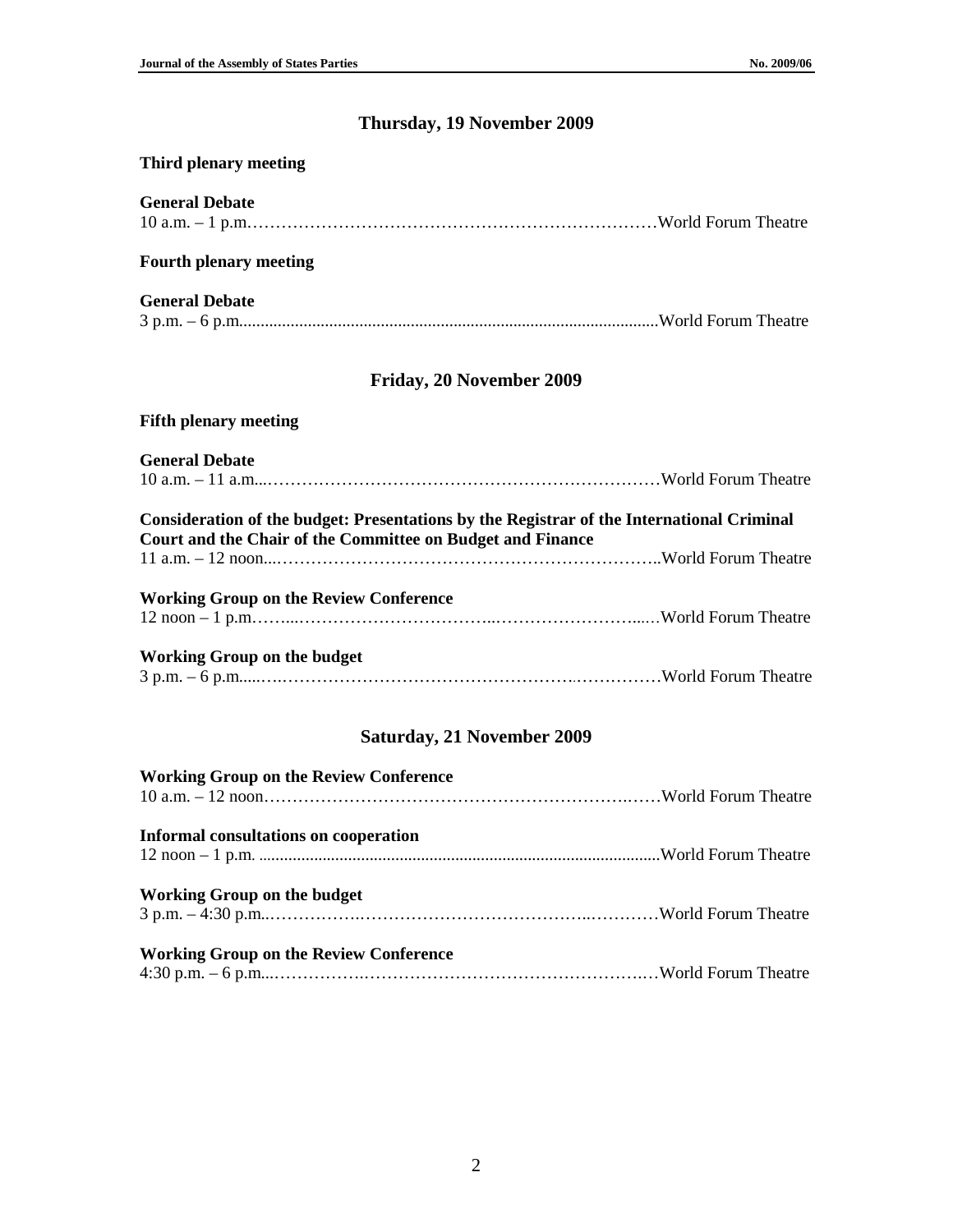# **Monday, 23 November 2009**

## **Tuesday, 24 November 2009**

| <b>Sixth plenary meeting</b>                     |  |
|--------------------------------------------------|--|
| Progress report by the coordinators              |  |
|                                                  |  |
| <b>Working Group on the Review Conference</b>    |  |
|                                                  |  |
| Informal consultations on the omnibus resolution |  |
|                                                  |  |
| Working Group on the budget                      |  |
|                                                  |  |

## **Wednesday, 25 November 2009**

| Informal consultations on the omnibus resolution |  |
|--------------------------------------------------|--|
| <b>Credentials Committee</b>                     |  |
| <b>Working Group on the Review Conference</b>    |  |
| <b>Working Group on the Review Conference</b>    |  |
| <b>Working Group on the budget</b>               |  |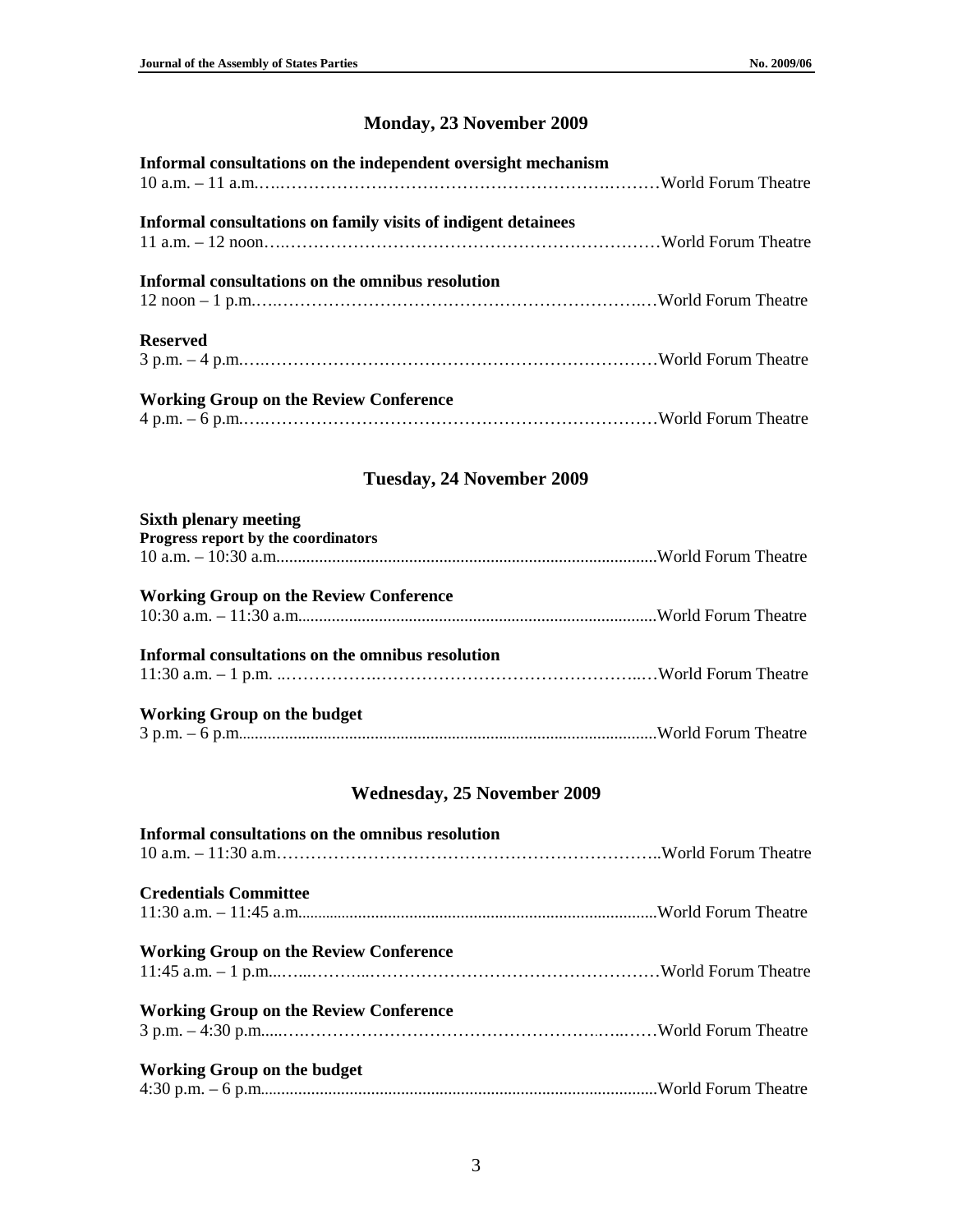### **Thursday, 26 November 2009**

## **Reserved**  10 a.m. – 11:30 a.m.....….…………………………………….……..………World Forum Theatre **Reserved**  11:30 a.m. – 1 p.m.....….……………………………………….……………World Forum Theatre **Seventh plenary meeting - Consideration of reports - Report of the Credentials Committee - Oral report of the Rapporteur - Adoption of the report - Closure of the session**  3 p.m. – 6 p.m.................................................................................................World Forum Theatre

#### **Other forthcoming meetings**

#### **Wednesday, 18 November 2009**

| EU Presidency coordination meeting on the Assembly of States Parties                                                                                                                                                                           |
|------------------------------------------------------------------------------------------------------------------------------------------------------------------------------------------------------------------------------------------------|
|                                                                                                                                                                                                                                                |
| <b>CICC</b> meeting with Governments on the Review Conference                                                                                                                                                                                  |
|                                                                                                                                                                                                                                                |
| Press conference by the President of the Assembly of States Parties                                                                                                                                                                            |
|                                                                                                                                                                                                                                                |
| Launch of the report "Defining the Case Against an Accused Before the ICC: Whose<br>Responsibility Is It?" (organized by the ICC friends in The Hague and the War Crimes<br>Research Office of American University, Washington College of Law) |
|                                                                                                                                                                                                                                                |
| CICC meeting with elected Board members of the Trust Fund for Victims                                                                                                                                                                          |
|                                                                                                                                                                                                                                                |
| <b>Thursday, 19 November 2009</b>                                                                                                                                                                                                              |
| EU Presidency coordination meeting on the Assembly of States Parties                                                                                                                                                                           |
|                                                                                                                                                                                                                                                |
| Trust Fund for Victims: project update with the presence of elected Board members (hosted<br>by the Embassies of Colombia, Finland and Mongolia)                                                                                               |
|                                                                                                                                                                                                                                                |
| Meeting of the Justice Rapid Response Policy Group (hosted by the Embassy of Canada)                                                                                                                                                           |
|                                                                                                                                                                                                                                                |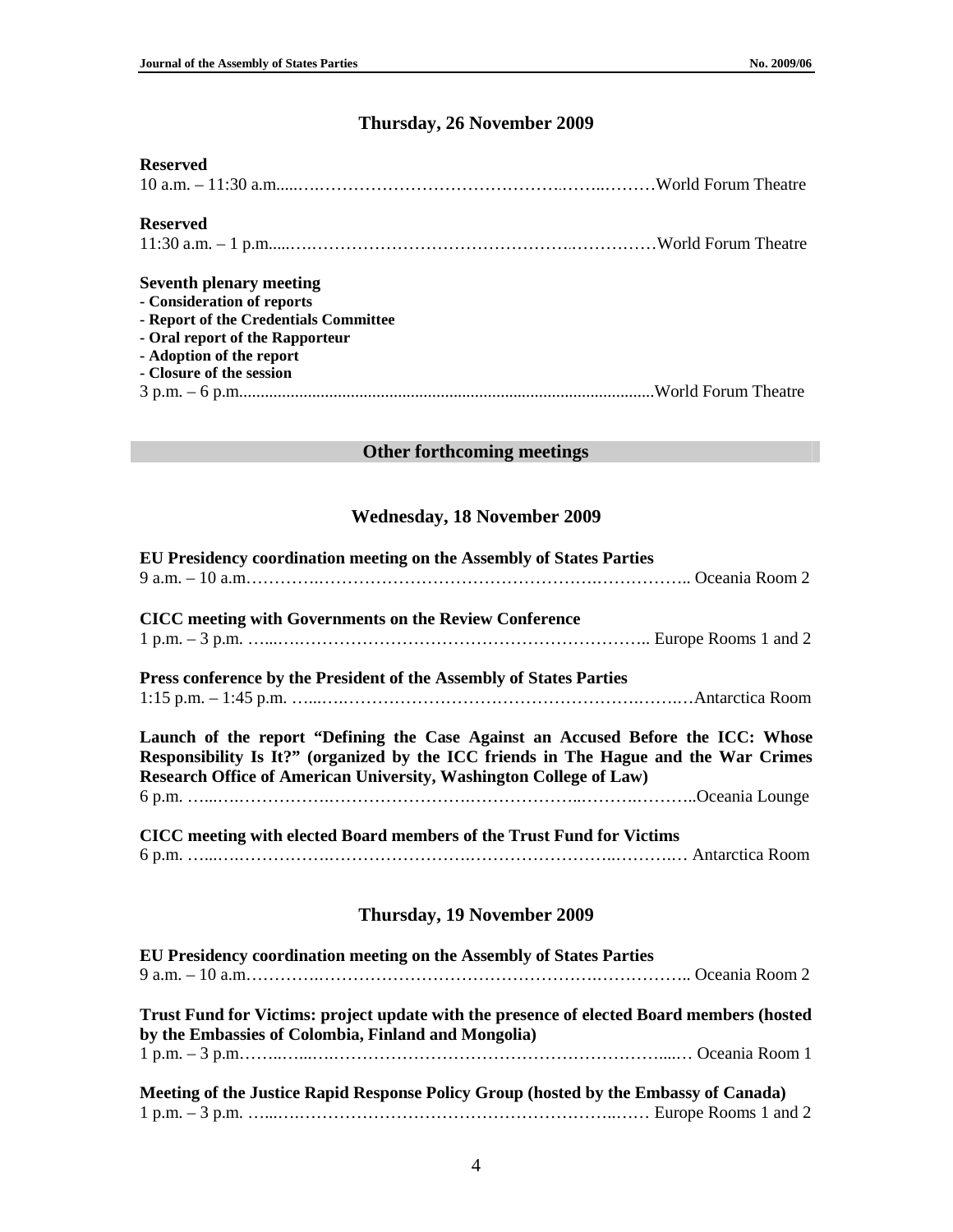| New Modalities for Relocation Agreements – introduction of the newly opened trust fund |  |
|----------------------------------------------------------------------------------------|--|
| for third State relocations (organized by the Court)                                   |  |
|                                                                                        |  |

| <b>CICC</b> meeting with Middle East and North Africa region Governments |  |
|--------------------------------------------------------------------------|--|
|                                                                          |  |

#### **Friday, 20 November 2009**

| EU Presidency coordination meeting on the Assembly of States Parties                    |  |
|-----------------------------------------------------------------------------------------|--|
|                                                                                         |  |
| Panel on positive complementarity (hosted by the Embassies of Denmark and South Africa) |  |
|                                                                                         |  |
| <b>Outreach activities of the International Criminal Court</b>                          |  |
| <b>CICC</b> meeting with Asia and Pacific region Governments                            |  |
| Informal consultations on the Contribution Paper by Japan to the Review Conference      |  |
| Making the ICC work (organized by the International Bar Association)                    |  |
|                                                                                         |  |

## **Saturday, 21 November 2009**

| EU Presidency coordination meeting on the Assembly of States Parties |  |
|----------------------------------------------------------------------|--|
|                                                                      |  |
| <b>CICC</b> meeting with African region Governments                  |  |
| <b>CICC</b> meeting with Ibero-American region Governments           |  |

## **Monday, 23 November 2009**

| EU Presidency coordination meeting on the Assembly of States Parties |  |
|----------------------------------------------------------------------|--|
|                                                                      |  |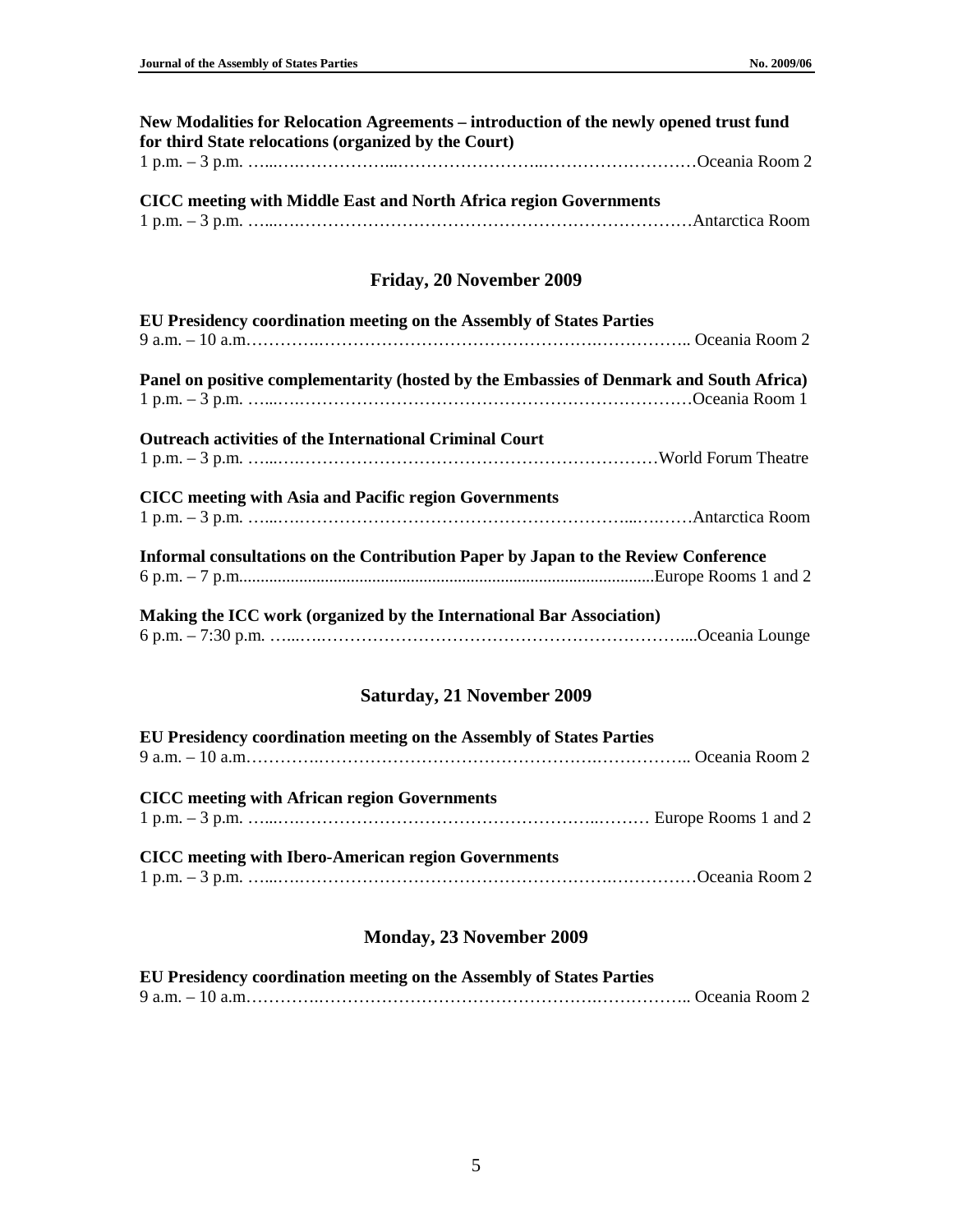| Visit to the International Criminal Court <sup>2</sup> : Presentation of the Courtroom: the E-Court                                                                    |  |  |
|------------------------------------------------------------------------------------------------------------------------------------------------------------------------|--|--|
| Panel on the Plan of action for achieving universality and full implementation of the Rome<br>Statute (organized by the Secretariat of the Assembly of States Parties) |  |  |
| Victims' Rights Working Group/CICC meeting with Governments on victims issues (hosted                                                                                  |  |  |
| by the Embassy of South Africa)                                                                                                                                        |  |  |
| <b>CICC</b> meeting with European region Governments                                                                                                                   |  |  |
| <b>CICC</b> reception for Governments and NGOs                                                                                                                         |  |  |
| Tuesday, 24 November 2009                                                                                                                                              |  |  |
| EU Presidency coordination meeting on the Assembly of States Parties                                                                                                   |  |  |

**Visit to the International Criminal Court: Hearing opening statements of the Katanga and Chui case**  8:30 a.m. – 11 a.m…….,……………………………………………...International Criminal Court

**Launch of Human Rights Watch report "Selling Justice short - why accountability matters for peace" (hosted by the Ministry of Foreign Affairs of Norway)**  1 p.m. – 3 p.m. …...….…………………………………………………..… Europe Rooms 1 and 2

**Visit to the International Criminal Court: Hearing opening statements of the Katanga and Chui case**  1:30 p.m. – 4 p.m…..….,……………………………………………...International Criminal Court

#### **Wednesday, 25 November 2009**

**EU Presidency coordination meeting on the Assembly of States Parties**  9 a.m. – 10 a.m………….………………………………………….…………….. Oceania Room 2

 $\overline{a}$ 

<sup>&</sup>lt;sup>2</sup> Delegates interested in visiting the ICC building are invited to the Court on Monday 23 November 2009, 9:30 – 11:15 a.m. (Presentation of the Courtroom: the E-Court), and on Tuesday 24 November 2009, 8:30 – 11 a.m. and 1:30 – 4 p.m. (Hearing opening statements of the Katanga and Chui case). Delegates are kindly requested to register for the visit at the Registration Desk in the World Forum Convention Center. For all queries, please contact Mr. Patrick Nicolle, Protocol and Events Assistant at the Public Information and Documentation Section of the Court, at +31-(0)646166018. Transportation to and from the Court has been arranged. Busses will be leaving from the main entrance of the World Centrum Convention Center to the Court and returning as scheduled. Delegates wishing to stay longer can return to the World Forum Convention Center via the public transport. Information will be available at the Information Desk of the Court.

<sup>&</sup>lt;sup>3</sup> Stadhouderslaan 43, 2517 HV, The Hague.